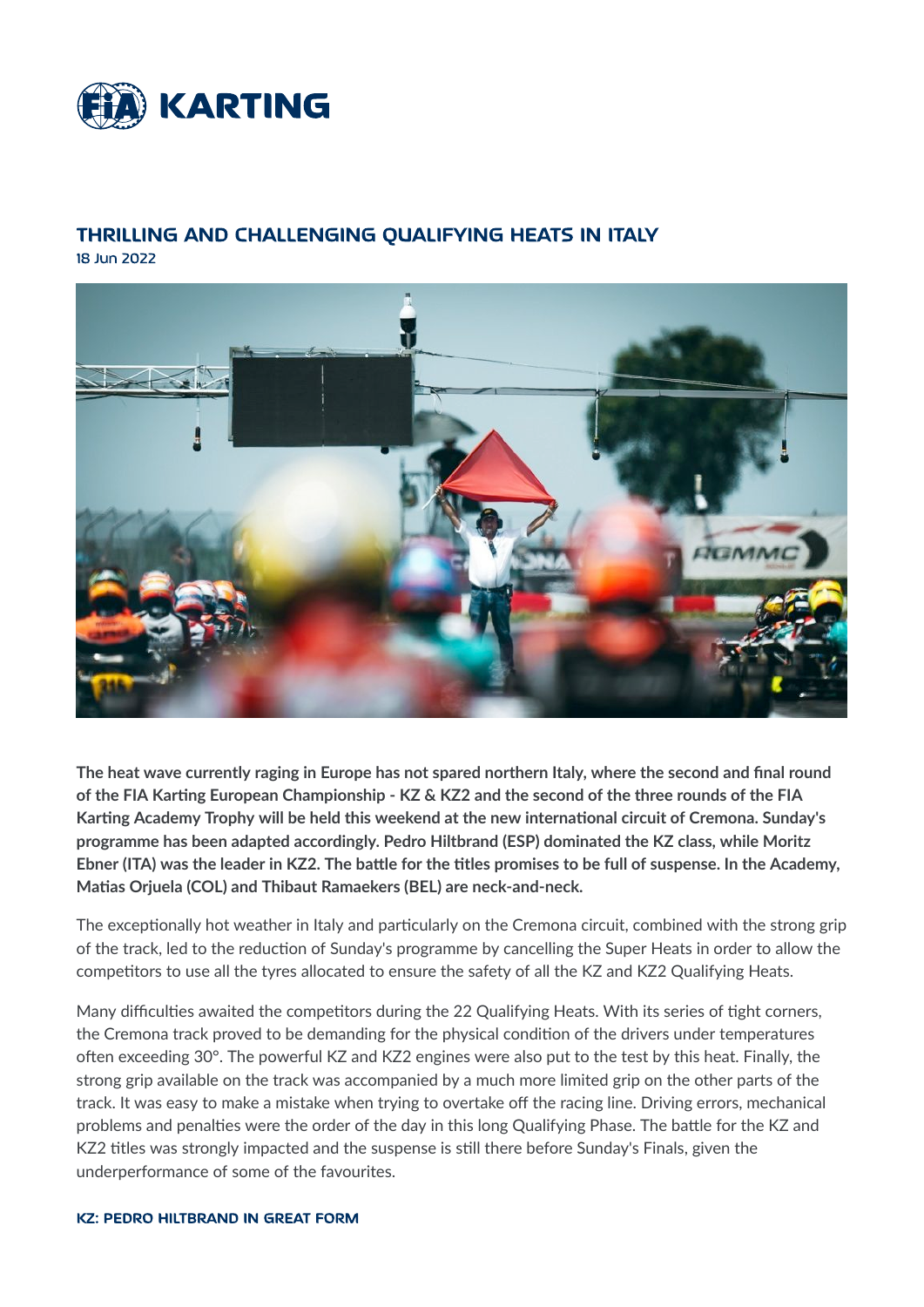After setting the fourth fastest time in Qualifying, Spanish driver Pedro Hiltbrand showed great determination to score two victories and a second position that put him at the top of the intermediate ranking on Saturday evening. He will therefore start the Final on pole position, which puts him back in the running for the FIA Karting European Championship - KZ, where he was in fifth position when he arrived in Cremona. The Frenchman, provisional leader, Emilien Denner, had a series of problems, including a retirement due to a puncture in the second heat, before recovering his lead with a seventh place in the last race. His 16th position at the end of the heats does not put him in an easy position. The advantage is rather in the hands of the Italian Paolo Ippolito, currently second in the Championship and fourth after the Cremona heats, as well as his compatriot Matteo Vigano, who made a good comeback from 14th to fifth position.

Dutchman Senna van Walstijn, winner of a heat, will start in the Final alongside Hiltbrand, followed by Finn Juho Valtanen. Delayed by a retirement, poleman Noah Milell (SWE) dropped to the edge of the top ten, while Tuukka Taponen (FIN) fell to 13th for the same reason. Defending champion Riccardo Longhi (ITA) failed to finish any of the three heats and dropped to 24th.

### **MORITZ EBNER A BEAUTIFUL SURPRISE IN KZ2**

Sixth in Qualifying, the Italian Moritz Ebner proved to be a formidable attacker in Cremona. He scored three wins and two top threes to top the Qualifying Heats of the second round of the FIA Karting European Championship - KZ2. His teammate Alessio Piccini climbed from 12th to second place. Frenchman Tom Leuillet, leader of the Championship when he arrived in Cremona, started with a double penalty in the first heat before taking three victories and a second place which allowed him to keep his chances in third position. His main rivals for the title, David Trefilov (DEU) and Markus Kajak (EST) were left behind, finishing 13th and 32nd respectively in the heats. British poleman Arvid Lindblad, who was fourth in the Championship, crashed out in 17th position after several setbacks, while young Kris Haanen (NLD), fifth in the title race, saw his hopes disappear when he missed out on qualification for the Final due to his last two failed heats. For his second race in KZ2, the Italian Cristian Bertuca, more used to the OK category, continued to surprise at the front of the field by keeping fourth ahead of the Dutchman Tim Gerhards.

### **ACADEMY: TWO WINS EACH FOR ORJUELA AND RAMAEKERS**

Colombian Matias Orjuela and Belgian Thibaut Ramaekers (BEL) shared the honours and the best score of the day in the FIA Karting Academy Trophy. Two Qualifying Heats will remain on Sunday morning to determine the list and starting order of the 36 finalists. Poland's Iwo Beszterda came third and Luxembourg's Guillaume Bouzar fourth ahead of Slovenia's Aleksandar Bogunovič. The situation is more complicated for the top two of the provisional ranking of the Trophy as Arthur Dorison (FRA) is accumulating problems in 35th position and William John Riley Go (PHL) is currently in 22nd position.

### Provisional programme for the Cremona event

Sunday 19th June 08:30 - 09:45: Warm-up (10') 09.50 - 10.25: Academy Qualifying Heats 11.30 - 12.00: KZ2 Final 12.30 - 13.00: KZ Final 13:30 - 13:55: Academy Final

The results of the Cremona event can be found on the official FIA Karting Championship app for mobile devices and on the website www.fiakarting.com.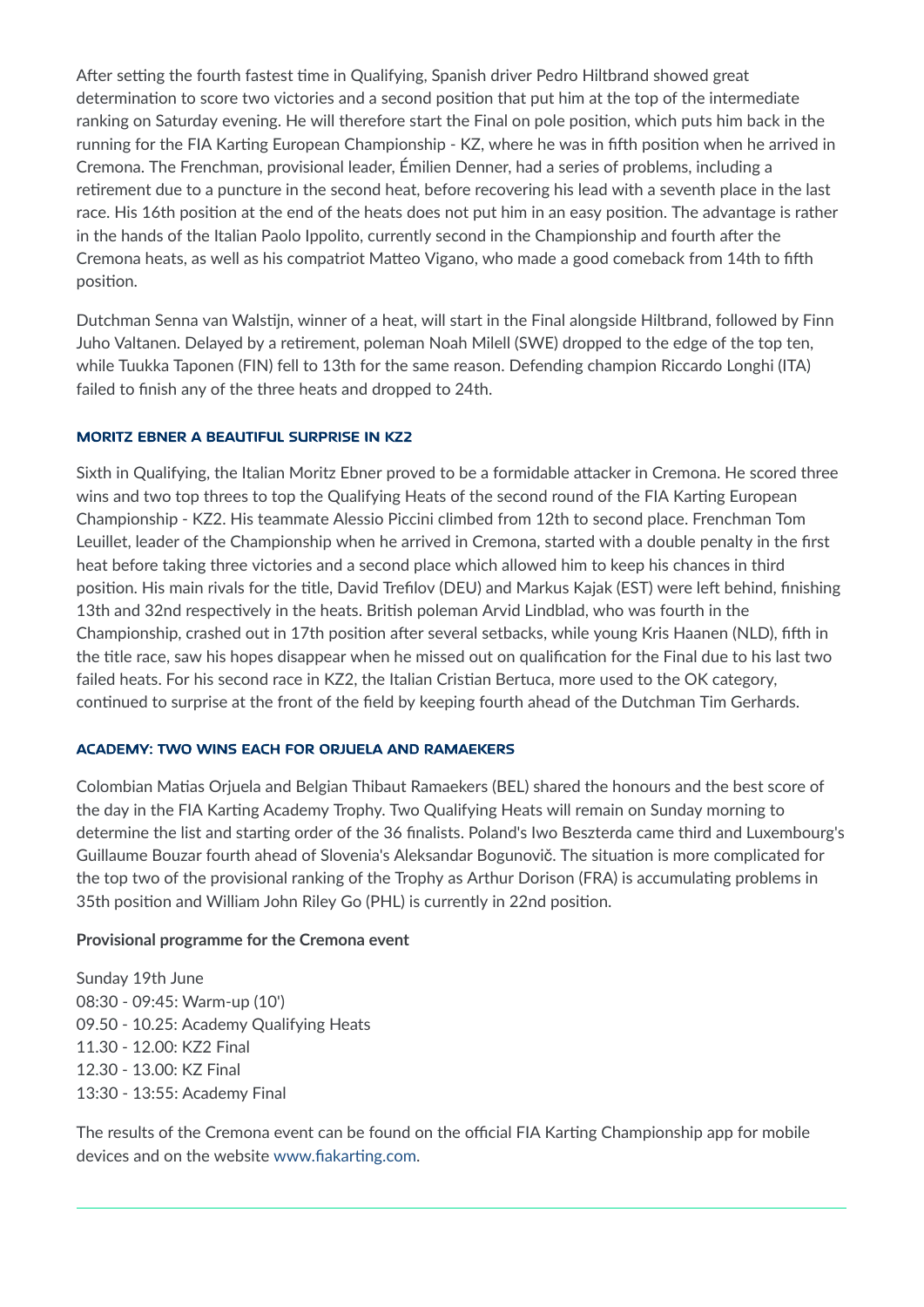# **MANCHES OUALIFICATIVES À LA FOIS PALPITANTES ET ÉPROUVANTES EN ITALIE**

La vague de chaleur qui sévit actuellement en Europe n'a pas épargné le nord de l'Italie où se déroule ce week-end la seconde et dernière épreuve du Championnat d'Europe FIA Karting - KZ & KZ2 et la 2e des 3 épreuves du Trophée Académie FIA Karting sur le circuit de Cremona nouveau venu sur la scène internationale. Le programme de la journée de dimanche a été adapté en conséquence. Pedro Hiltbrand (ESP) a dominé la catégorie KZ, tandis que Moritz Ebner (ITA) s'illustrait en tête de la KZ2. La bataille pour les titres s'annonce pleine de suspense. En Académie, Matias Orjuela (COL) et Thibaut Ramaekers (BEL) sont au coude-à-coude.

La chaleur exceptionnelle qui règne actuellement sur l'Italie et particulièrement sur le circuit de Cremona, associée à la forte adhérence de la piste ont conduit à réduire le programme de dimanche en annulant les Super Manches afin de permettre aux compétiteurs d'utiliser l'ensemble des pneus alloués pour assurer la sécurité de toutes les manches qualificatives KZ & KZ2.

De nombreuses difficultés attendaient les compétiteurs durant les 22 manches qualificatives. Avec ses enchaînements de virages serrés, le tracé de Cremona s'est montré exigeant pour la condition physique des pilotes sous des températures excédant souvent les 30°. Les puissantes mécaniques KZ et KZ2 ont également été mises à rude épreuve par cette chaleur. Enfin, la forte adhérence disponible sur la trajectoire s'accompagnait d'un grip beaucoup plus limité sur les autres parties de la piste. Il était facile de partir à la faute en tentant un dépassement en dehors de la trajectoire. Erreurs de pilotage, problèmes mécaniques et pénalités ont jalonné le déroulement de cette longue phase qualificative. La bataille pour les titres KZ et KZ2 a été fortement impactée et le suspense reste entier avant les finales de dimanche au vu des contreperformances de certains favoris.

### **KZ: PEDRO HILTBRAND EN GRANDE FORME**

Auteur du 4e temps en qualification, le Champion espagnol Pedro Hiltbrand s'est montré très déterminé pour obtenir deux victoires et une seconde position qui le placent en tête du classement intermédiaire samedi soir. Il partira ainsi en pole position de la finale, ce qui le remet dans la course pour le Championnat d'Europe FIA Karting - KZ dont il occupait la 5e position en arrivant à Cremona. Le Français, leader provisoire, Émilien Denner a accumulé les soucis, dont un abandon sur crevaison en 2e manche, avant de redresser la tête avec une 7e place dans la dernière manche. Sa 16e position à l'issue des manches ne le met cependant pas dans une posture facile. L'avantage est plutôt entre les mains de l'Italien Paolo Ippolito, actuel second du Championnat et 4e des manches de Cremona ainsi que de son compatriote Matteo Vigano, qui a effectué un bon retour de la 14e à la 5e position.

Le Néerlandais Senna van Walstijn, vainqueur d'une manche, s'élancera en finale aux côtés d'Hiltbrand, suivi par le Finlandais Juho Valtanen. Retardé par un abandon, le poleman Noah Milell (SWE) a rétrogradé à la limite du top 10 tandis que Tuukka Taponen (FIN) chutait pour la même raison au 13e rang. Le Champion en titre Riccardo Longhi (ITA) ne terminait d'une des trois manches et sombrait en 24e position.

### MORITZ EBNER, LA BELLE SURPRISE DE LA KZ2

6e en qualification, l'Italien Moritz Ebner s'est révélé comme un redoutable attaquant à Cremona. Il a signé trois victoires et deux top 3 pour passer en tête des manches qualificatives de la 2e épreuve du Championnat d'Europe FIA Karting - KZ2. Son coéquipier Alessio Piccini remontait pendant ce temps de la 12e à la 2e place. Le Français Tom Leuillet, leader du Championnat en arrivant à Cremona, commençait par une double pénalité en 1re manche avant d'aligner trois victoires et une 2e place qui lui permettaient de garder ses chances en 3e position. Ses principaux rivaux pour le titre, David Trefoliv (DEU) et Markus Kajak